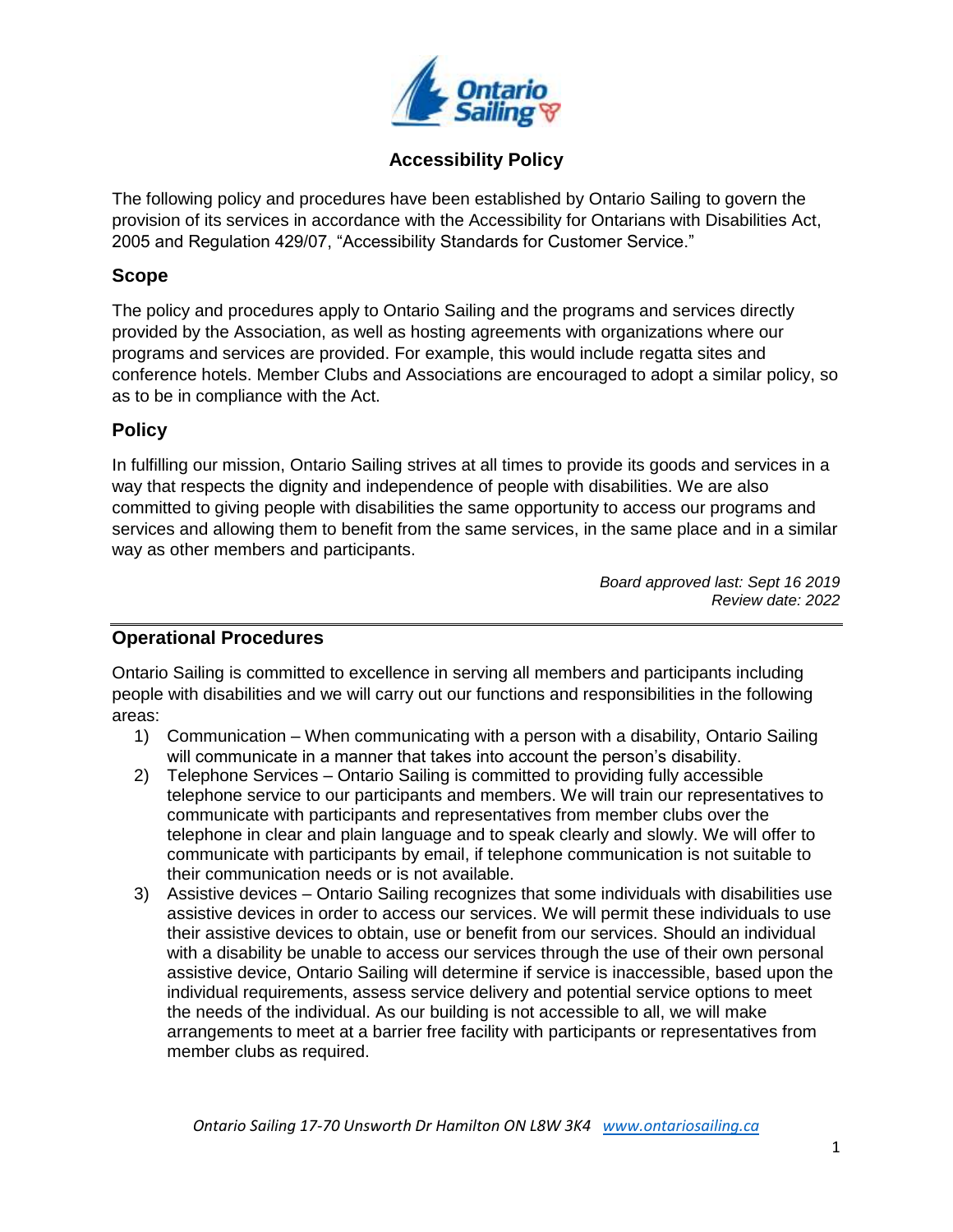

# **Accessibility Policy**

- 4) Billing Ontario Sailing is committed to providing accessible invoices to all of our participants and member clubs. For this reason, invoices will be provided in the following formats upon request: hard copy, large print or by email, or accessible format that works for them. Ontario Sailing will answer any questions participants may have about the content of the invoice in person, by telephone or email.
- 5) Service Animals Ontario Sailing recognizes that some individuals with disabilities may require the use of guide dogs or other service animals in order to access services. Persons with disabilities who are accompanied by a guide dog or other service animal will be permitted to enter the parts of our premises or our event locations that are common areas and to keep the animal with them, unless the animal is otherwise excluded by law from the premises. If the animal is legally excluded from some parts of the premises, Ontario Sailing will provide alternative measures to enable the person to obtain, use or benefit from its services. If there are concerns regarding the service animal, documentation concerning the service animal may be required by Ontario Sailing.
- 6) Support Persons Ontario Sailing further recognizes that some individuals with disabilities rely on support persons for assistance while accessing services. A person with a disability who is accompanied by a support person will be allowed to enter Ontario Sailing's premises or our event locations together with the support person and will not be prevented from having access to the support person while on our premises at no additional cost.
- 7) Employment Practices Ontario Sailing will ensure all human resource procedures will meet the guidelines laid out within the policies. Any posting for employment will indicate an openness for potential candidates to be aware of our policy and support for all candidates to pursue the position.

#### **Notice of Temporary Disruption**

Ontario Sailing will provide participants with notice in the event of a planned or unexpected disruption in the facilities or services usually used by people with disabilities. This notice will include information about the reason for the disruption, its anticipated duration, and a description of alternative facilities or services, if available. The notice will normally be posted on the premises, where appropriate in the circumstances.

#### **Staff Training**

Ontario Sailing will provide training to applicable staff and volunteers about the provision of services to persons with disabilities and all those who are involved in the development and approvals of customer service policies, practices and procedures. Applicable members of the team will be trained on policies, practices and procedures that affect the way services are provided to people with disabilities. Training will be updated if any changes are made to the legislation or changes in best practices. New team members will have training in this area as part of their orientation.

Training will include the following:

- a) The purposes of the Accessibility for Ontarians with Disabilities Act, 2005 and the requirements of the customer service standard.
- b) How to interact and communicate with people with various types of disabilities.